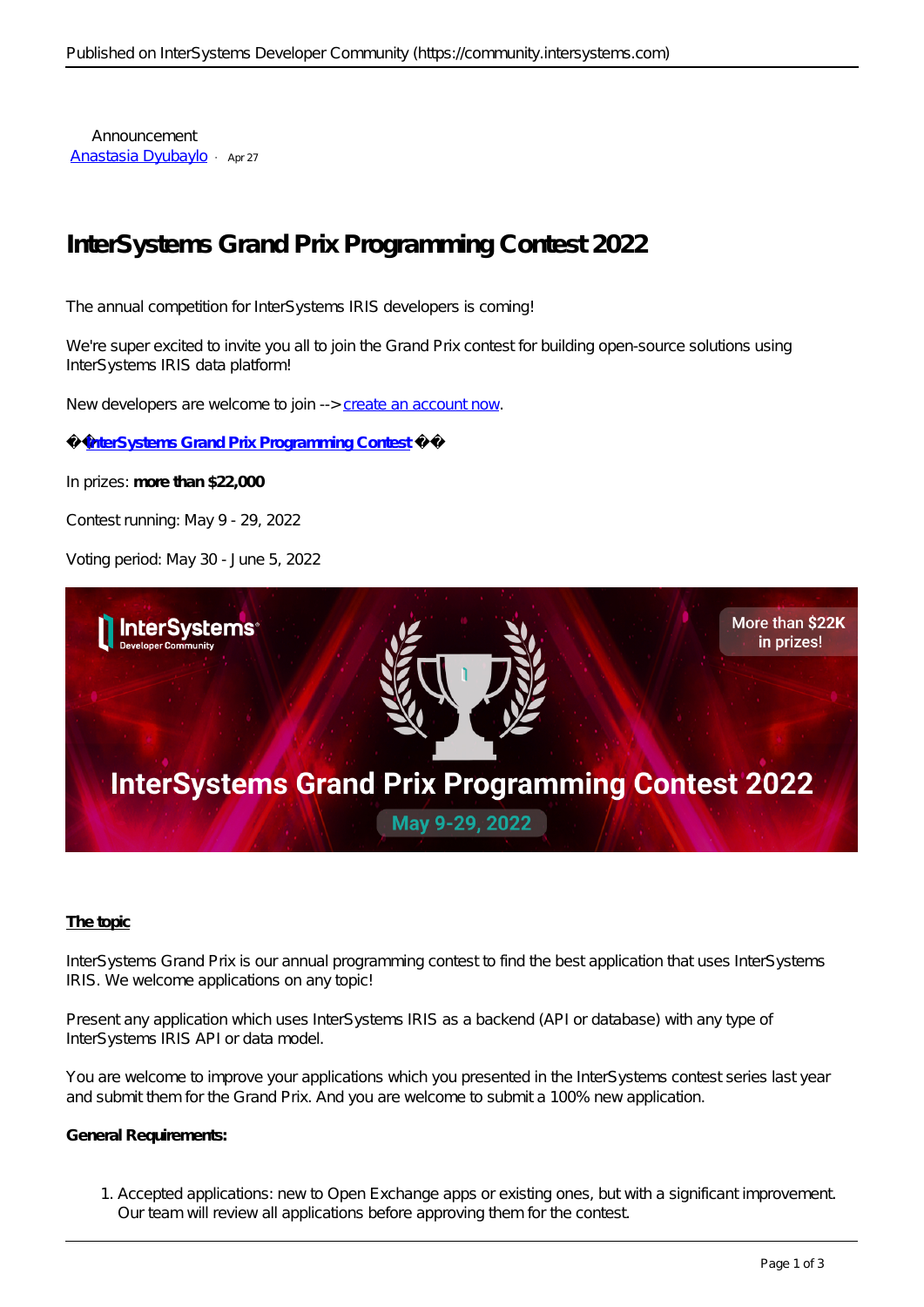- 2. The application should work either on [IRIS Community Edition](http://hub.docker.com/_/intersystems-iris-data-platform/plans/222f869e-567c-4928-b572-eb6a29706fbd?tab=instructions) or [IRIS for Health Community Edition](https://hub.docker.com/_/intersystems-iris-for-health/plans/80ae1325-d535-484e-8307-b643c2865dd8?tab=instructions) or [IRIS](https://hub.docker.com/_/intersystems-iris-data-platform/plans/222f869e-567c-4928-b572-eb6a29706fbd?tab=instructions) [Advanced Analytics Community Edition.](https://hub.docker.com/_/intersystems-iris-data-platform/plans/222f869e-567c-4928-b572-eb6a29706fbd?tab=instructions)
- 3. The application should be Open Source and published on GitHub.
- 4. The README file to the application should be in English, contain the installation steps, and contain either the video demo or/and a description of how the application works.
- 5. Only 3 submissions from one developer are allowed.

### **Contest Prizes:**

**1. Experts Nomination** – winners will be selected by the team of InterSystems experts:

**1st place - \$7,000**

**2nd place - \$5,000** 

**3rd place - \$3,000**

**4-20th places - \$100**

- **2. Community winners** applications that will receive the most votes in total:
	- **1st place \$3,000**

**2nd place - \$2,000**

**3rd place - \$1,000**

✨ Global Masters badges for all winners included!

*Note: If several participants score the same amount of votes, they all are considered winners, and the money prize is shared among the winners.*

### **Important Deadlines:**

Application development and registration phase:

- May 9, 2022 (00:00 EST): Contest begins.
- May 29, 2022 (23:59 EST): Deadline for submissions.

Voting period:

- May 30, 2022 (00:00 EST): Voting begins.
- June 5, 2022 (23:59 EST): Voting ends.

*Note: Developers can improve their apps throughout the entire registration and voting period.*

### **Who Can Participate?**

Any Developer Community member, except for InterSystems employees (ISC contractors allowed). [Create an](https://login.intersystems.com/login/SSO.UI.Register.cls?referrer=https%3A//community.intersystems.com/) [account!](https://login.intersystems.com/login/SSO.UI.Register.cls?referrer=https%3A//community.intersystems.com/)

Developers can team up to create a collaborative application. Allowed from 2 to 5 developers in one team.

*Do not forget to highlight your team members in the README of your application – DC user profiles.*